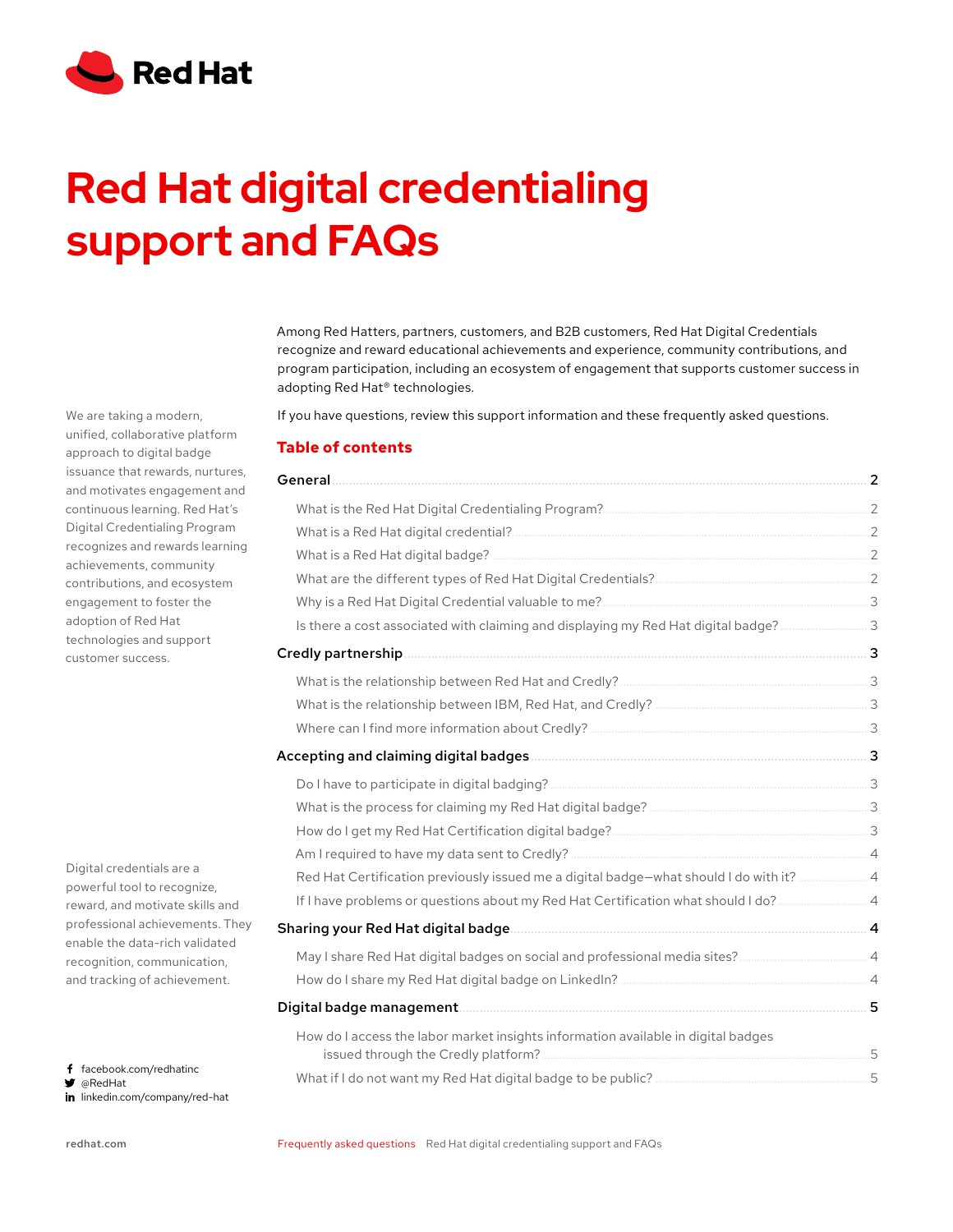<span id="page-1-0"></span>

|         | How do I prevent someone from copying and using my Red Hat digital badge? 5             |   |
|---------|-----------------------------------------------------------------------------------------|---|
|         | Can I export digital badges issued through Credly to other digital badging platforms? 5 |   |
|         |                                                                                         |   |
| Support |                                                                                         | 6 |
|         |                                                                                         |   |
|         | <b>Privacy information.</b>                                                             |   |
|         |                                                                                         |   |

#### **General**

**Question:** What is the Red Hat Digital Credentialing Program?

**Question:** What is a Red Hat digital credential?

**Question:** What is a Red Hat digital badge?

**Question:** What are the different types of Red Hat Digital Credentials?

**Answer:** Red Hat Digital Credentialing Program is a global, centrally managed Red Hat program, chartered with recognizing and rewarding learning achievements, community contributions, and ecosystem engagement to foster the adoption of Red Hat technologies and support customer success. [Learn more](https://www.redhat.com/en/about/digital-credential-program) about the program.

**Answer:** A Red Hat Digital Credential is a record of achievement earned upon meeting defined criteria. Red Hat Digital Credentials can represent many types of achievements.

**Answer:** A Red Hat digital badge is a sharable, verified, portable, data-rich form of that record. Sharing digital badges issued by Red Hat is one appropriate way to display Red Hat Digital Credentialing Program-supported achievements on social media, on the web, and in other digital settings.

#### **Answer:**

- **Red Hat Professional Certification Digital Credentials**—This credential type is used exclusively by the Red Hat Certification program. The digital badge earner must be successful on a Red Hat Certification exam, which is a comprehensive hands-on validation of skills and knowledge. [Learn more](https://www.redhat.com/en/blog/digital-credentials-red-hat-certified-professionals) about Red Hat Digital Credentials for Red Hat Certified Professionals.
- **Knowledge Development Digital Credentials**—This digital credential type reflects knowledge achievement through the completion of structured content and courseware. Validation that recipients have met the objective criteria is required for the digital credential.
- **Contribution and Impact Digital Credentials**—This digital credential type requires human review of evidence of applied knowledge and criteria that are met and represents participation within a specific role or program, contributions, or other skill achievements with measurable business results.
- **Program Membership Digital Credentials**—This digital credential type is issued to represent Red Hat program participation for an individual or an organization. Validation that recipients have met the objective criteria is required for the digital credential and will be reviewed by the Red Hat Digital Credentialing Council for approval.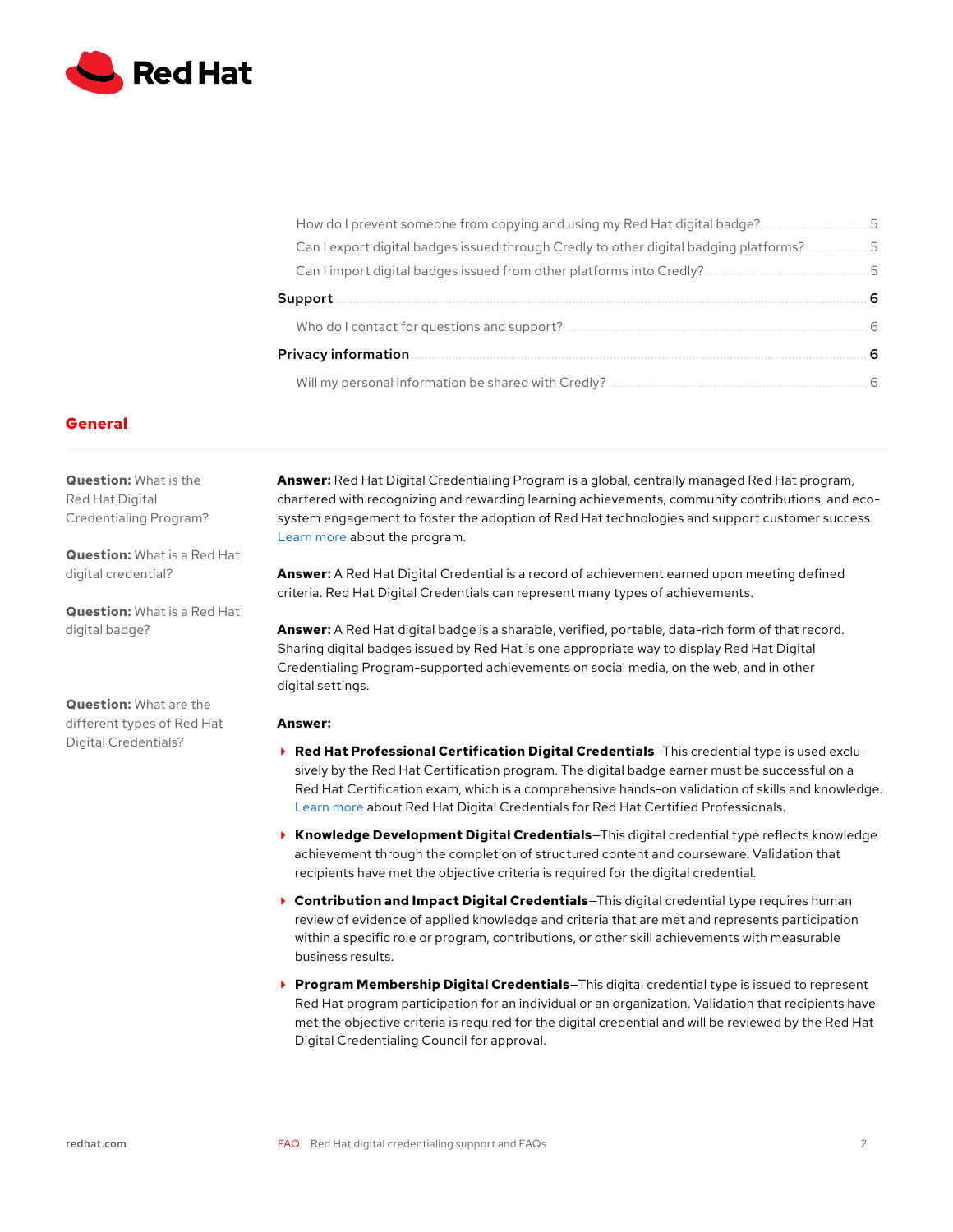<span id="page-2-0"></span>

**Question:** Why is a Red Hat Digital Credential valuable to me?

**Question:** Is there a cost associated with claiming and displaying my Red Hat digital badge?

 **Digital credentials for Red Hat Awards**—All Red Hat Award credential requests will be reviewed by the Red Hat Digital Credentialing Council for approval and must be a Red Hat corporate-sponsored award. Validation that recipients have met the objective criteria is required.

**Answer:** Red Hat Digital Credentials make it easy to share your achievement, help develop your own professional brand, and show the world your skills are current and verifiable.

# **Credly partnership**

**Question:** What is the relationship between Red Hat and Credly?

**Question:** What is the relationship between IBM, Red Hat, and Credly?

**Question:** Where can I find more information about Credly?

**Answer:** Red Hat has a vendor relationship with Credly to manage the digital badges for the web-based credentialing program. Credly.com is the website from which you claim (accept), store, and share active digital badges related to your credentials and where those to whom you send your credentials can verify the skills and criteria needed to obtain your digital badge.

**Answer:** IBM and Red Hat have a joint certification-credentialing program with Credly. IBM is issuing digital badges to individuals that have both the qualifying Red Hat OpenShift® and IBM Cloud Pak credentials. See additional information about [IBM credentials](https://www.ibm.com/training/credentials).

**Answer:** Visit [Credly support](https://support.credly.com/hc/en-us) for additional details and visit the [Red Hat landing page](https://www.credly.com/organizations/red-hat-inc/badges) on the Credly digital badging platform.

# **Accepting and claiming digital badges**

**Question:** Do I have to participate in digital badging?

**Question:** What is the process for claiming my Red Hat digital badge?

**Question:** How do I get my Red Hat Certification digital badge?

**Answer:** Participating in Red Hat's digital badging process is voluntary. Red Hat will only share information with Credly if you agree to participate in the process.

**Answer:** Upon selecting the "Accept" link in the email sent by Credly (admin@credly.com), you will be taken to the Credly website. Create an account with Credly, which will let you claim the digital badge Red Hat has issued you. Once you have accepted the digital badge, you will have the ability to share with social sites and send emails announcing your achievement.

**Answer:** In order to receive a Red Hat Certification digital badge the Red Hat Certified Professional must complete the steps below:

- **1.** If you haven't already, [create a redhat.com account](https://www.redhat.com/wapps/ugc/register.html?_flowId=register-flow&_flowExecutionKey=e1s1).
- **2.** You must then [follow the steps to associate](https://www.redhat.com/en/services/certification/verify/info) your own unique certification ID with your redhat.com account login in order for your certification to be validated on the [Red Hat Certification verify](https://rhtapps.redhat.com/verify/)  [page](https://rhtapps.redhat.com/verify/) or to be found in a search.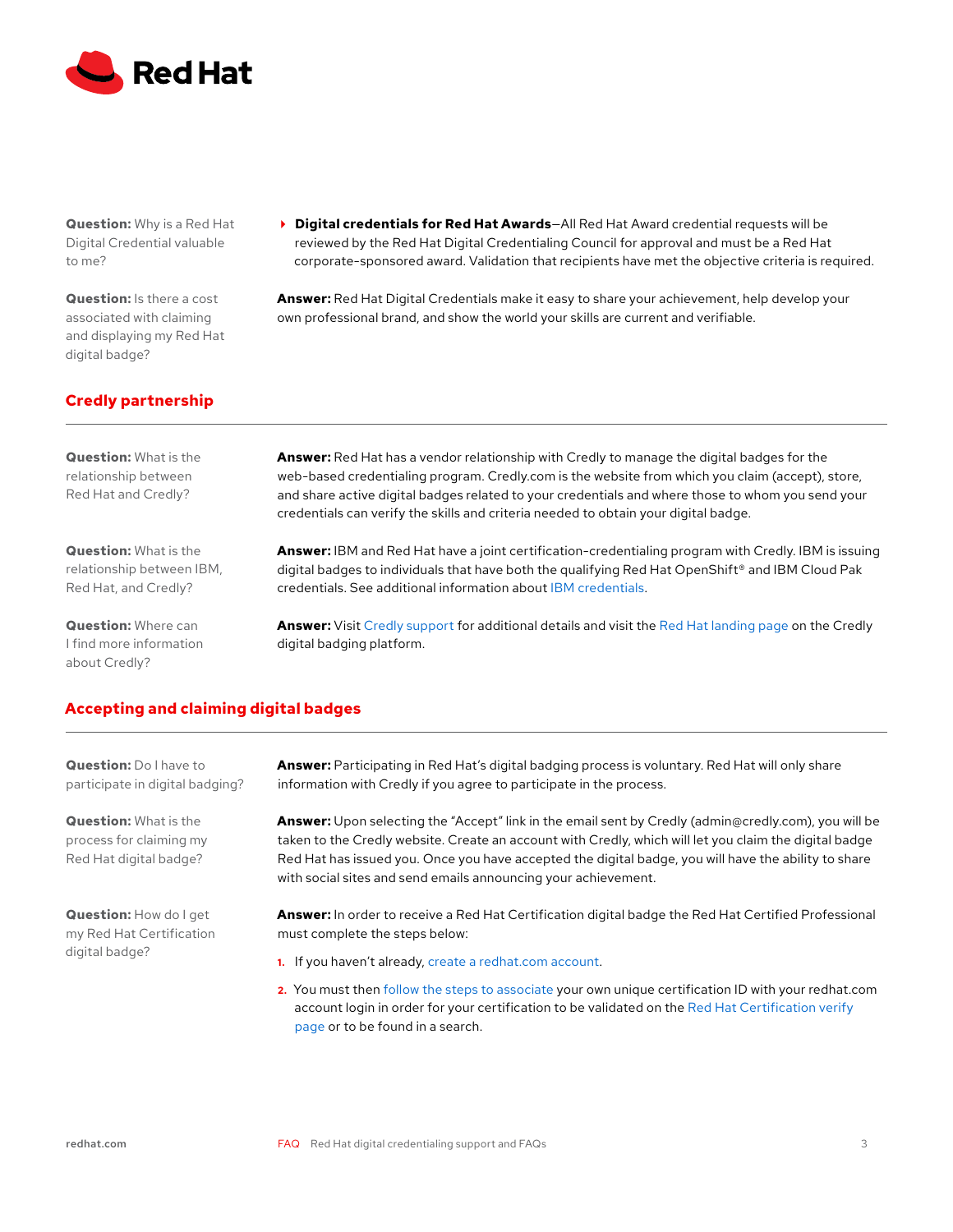<span id="page-3-0"></span>

**3.** While you are completing step 2, be sure to "check the box" to confirm that you would like for Red Hat to issue you a Red Hat Certification downloadable certificate and a Red Hat Certification digital badge. Checking the box signifies your permission for Red Hat to share your name, email, and Red Hat-issued Certification ID with Credly. Credly will then send an email to you with instructions on how to accept and begin sharing your new Red Hat Certification digital credential and downloadable certificate.

**Answer:** No. Digital badges and downloadable certificates are a Red Hat Certification program benefit. It is up to you whether or not to use them to share your achievement of earning a Red Hat Certification.

**Answer:** Red Hat Certification transitioned to a new digital badge issuance process, and the previously issued digital badges will no longer be active or supported. Our third-party vendor, Credly, handles our new end-to-end solution for issuing and managing digital credentials and downloadable and printready customized certificates that include a QR code that links to your own Credly profile page (for which you must first create a Credly account).

**Answer:** Submit the [contact form](https://rhtapps.redhat.com/comments) if you have problems or questions related to Red Hat Certification. For questions related to your Credly digital badge earner account and profile, as well as issues related to claiming your digital badge after receiving a notification, please visit the [Credly support page](https://support.credly.com/hc/en-us).

**Question:** Am I required to have my data sent to Credly?

**Question:** Red Hat

Certification previously issued me a digital badge—what should I do with it?

**Question:** If I have problems or questions about my Red Hat Certification what should I do?

**Sharing your Red Hat digital badge**

**Question:** May I share Red Hat digital badges on social and professional media sites? **Answer:** Credly works with several popular social and professional networking platforms. You can easily share your Red Hat digital badge on social and professional networking sites, email to clients, or personal websites. The visual representation of your Red Hat digital badge also lets your contacts verify the credentials that you have earned. It is a user-friendly way to share your achievements with your contacts. Every credential and profile on Credly has a unique URL that can be embedded on a resume or website.

**Question:** How do I share my Red Hat digital badge on LinkedIn?

Answer: Follow Credly's step-by-step instructions to [add your digital badge to your LinkedIn profile.](https://support.credly.com/hc/en-us)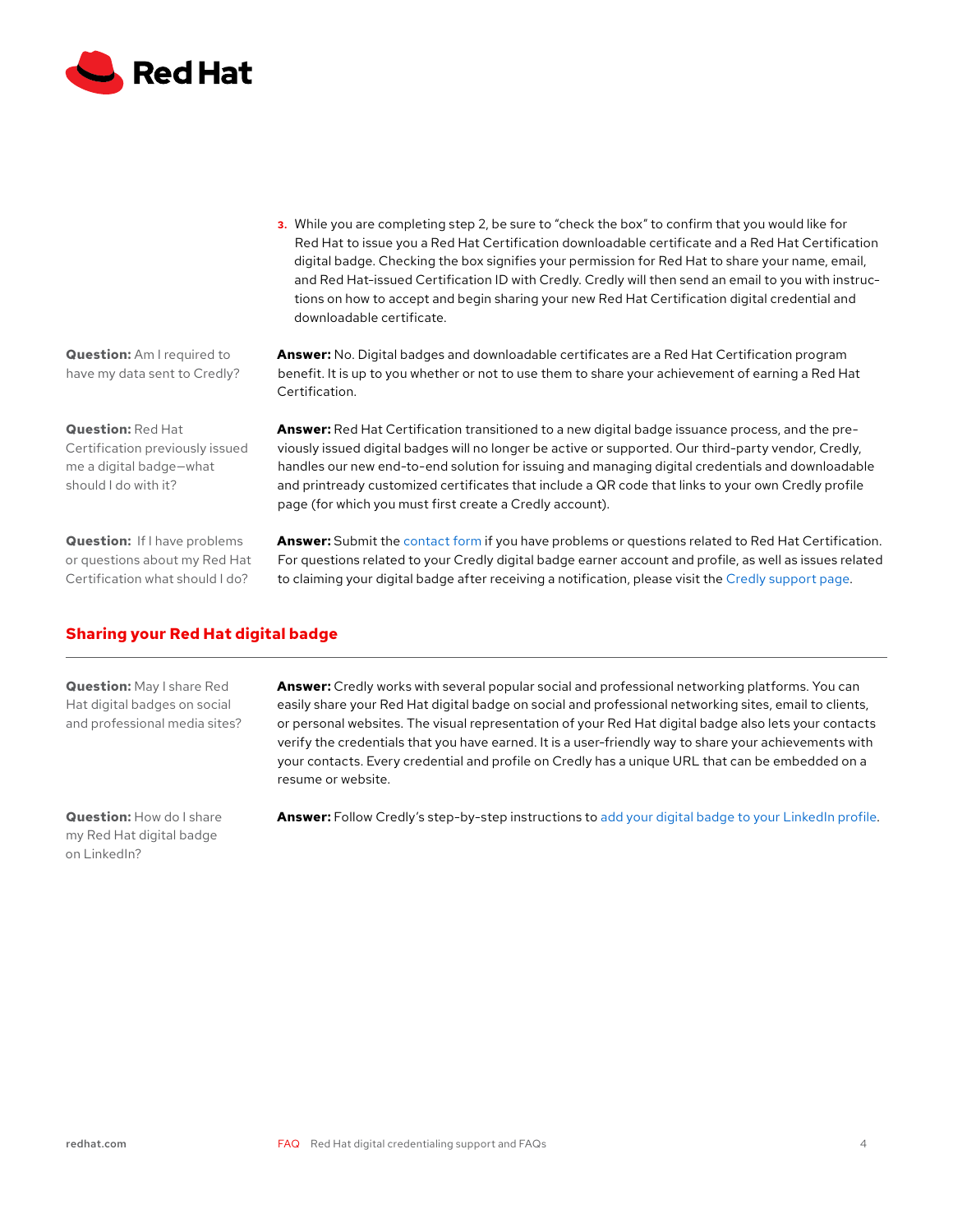<span id="page-4-0"></span>

# **Digital badge management**

**Question:** How do I access the labor market insights information available in digital badges issued through the Credly platform?

**Question:** What if I do not want my Red Hat digital badge to be public?

**Question:** How do I prevent someone from copying and using my Red Hat digital badge?

**Question:** Can I export digital badges issued through Credly to other digital badging platforms?

**Question:** Can I import digital badges issued from other platforms into Credly? **Answer:** Labor market insights are accessible by selecting any of the skill keywords shown in the digital badge you earn. These skill keywords lead to information about which employers are hiring, available job occupations, salary data, and more. Job listings can be searched directly from your digital badge, including the ability to apply for the opportunity. Access the labor market insights from your digital badge details page by selecting "Related Jobs" or by selecting the skill tags assigned to your digital badge.

**Answer:** You are in control of how and when your Red Hat digital badge is shared. Information regarding you and your credentials can be configured within the profile you set up in the Credly system. If you do not want your digital badge or your profile to be visible to the public, you can make them private. You can discard the digital badge notification email if you do not wish to participate in the Red Hat digital badge program.

**Answer:** Red Hat digital badges are digital image files that are uniquely linked to data hosted on the Credly platform along with the issuing details provided by Red Hat. This linkage to the verified data makes them more reliable and secure than a traditional paper-based credential.

**Answer:** Yes. Your downloaded digital badge contains Open Badge Specification (OBS)-compliant metadata embedded in the image. This allows you to store your digital badge on other OBScompliant digital badge sites, such as Mozilla Backpack.

**Answer:** Not at this time. Cross-platform sharing of digital badges is evolving within the industry, so check back in the future for potential updates on this capability.